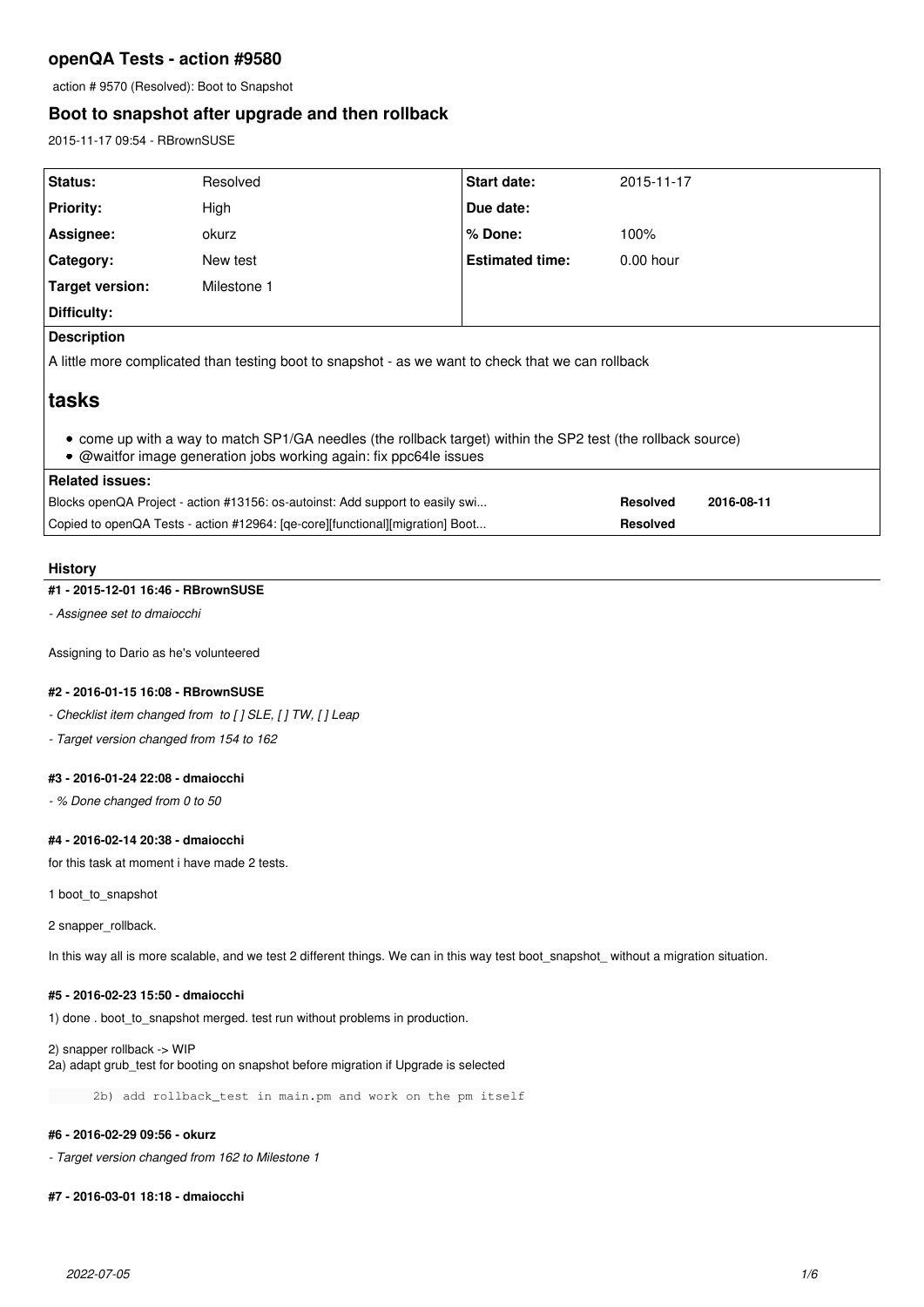#### *- Status changed from New to Feedback*

*- % Done changed from 50 to 90*

pr created. feedback phase

#### **#8 - 2016-03-01 18:18 - dmaiocchi**

todo: fix ppc needles

### **#9 - 2016-04-13 09:35 - RBrownSUSE**

- *Status changed from Feedback to In Progress*
- *% Done changed from 90 to 70*

Please document the changes you want to see made to the production system in order to test this.

In the call today you said 'just add Upgrade=1' but we have lots of tests with upgrade=1 already set and they are not running this test

#### <http://openqa.suse.de/tests/342503>

I have gone back to the pull request and cannot find any mention of what you want changed there either... I'm happy to setup whatever jobs you need, but I need to be told what you need.

### **#10 - 2016-04-13 10:13 - dmaiocchi**

H Richard,

### so in the main.pm

```
    if ((snapper_is_applicable) && get_var("BOOT_TO_SNAPSHOT")) {
            loadtest "installation/boot_into_snapshot.pm";
            if (get_var("UPGRADE")) {
                     loadtest "installation/snapper_rollback.pm";
```
for make the tests "snapper rollback" variable needed to 1 set : "boot to snapshot" and "upgrade", and the snapper is applicable function has to return 1

```
 sub snapper_is_applicable() {
  my $fs = qet var("FILESYSTEM", 'btrfs');   return ($fs eq "btrfs" && get_var("HDDSIZEGB", 10) > 10);
}
```
Best

#### **#11 - 2016-04-13 12:56 - RBrownSUSE**

So are you proposing that I create about a dozen all new test cases for all the migration scenarios to also test boot to snapshot and rollback?

Or are you suggesting I add boot to snapshot testing to all the migration scenarios?

I'm still not sure what you're expecting me to do...

#### **#12 - 2016-04-13 14:12 - dmaiocchi**

Well, i didn't know either, when i got the task, in which Releases/os it will be run.

I was thinking that the boot into snapshot has to be tested in all the version that make a migration and support btrfs & snapper.

and the snapper rollback, should be tested when a system make a migration with btrfs and snapper.

I'm speaking here about the real test case.

I know that it will take some times additional to run, maybe 4-5 minutes are going to be added from the "production" testing in openqa. Well this is another situation, and another problem. Honestly i don't know even all the matrix scenarios for openqa.

We can add this maybe for one migration, sp1-> SP2 at begin and see, before adding this test to whole production

# **#13 - 2016-04-13 14:18 - RBrownSUSE**

Part of the task is an opportunity for you to define answers to all of those questions :)

Honestly i don't know even all the matrix scenarios for openqa.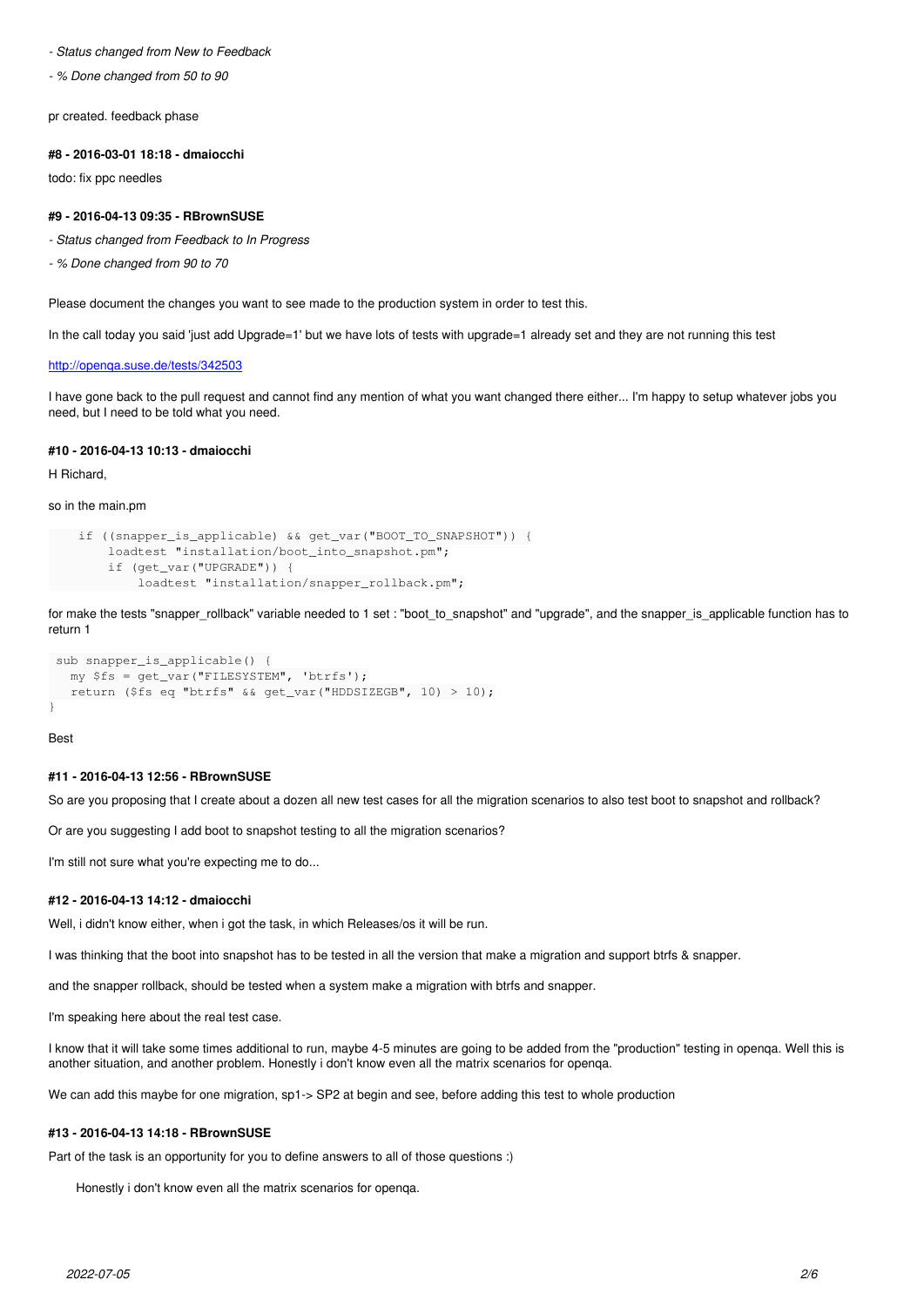You have the SLE 12 PRD Document so you should know what is intended to be supported, you can see openqa.suse.de and all the source for os-autoinst-distri-opensuse so you can understand the current matrix. What more information do you require?

We can add this maybe for one migration, sp1-> SP2 at begin and see, before adding this test to whole production

Sounds like a good idea, will start that way - but I'm still worried about the suggestion you don't have a full picture..so please answer my above question too :)

# **#14 - 2016-04-14 07:47 - dmaiocchi**

Please define a testing strategy according with that i can try to modify the test.

<https://github.com/os-autoinst/os-autoinst-distri-opensuse/pull/1270>

Thank you in advance.

Scenarios that we consider :

a) do rollaback after migration, then continue testing the migrated system.

--> Problem: (the system before migration with the snapshosht, backup system is not set) --> Advantage: not really difficult to maintain.

b) Have a scenario after a regular migration test <- this approach takes longer, but has the added benefit of testing the migration of ga/sp1 to sp2 and fully validating the distribution, then rolling back that exact image and fully re-validating the distribution on the earlier version

[didn't understand this. could be like c) with a snapshot image]

--> Problem: --> Benifits:

c) create an image for system with snapshots as backup. and do the distro-openqa testing on that.

d)....

--> DECISION:::

### **#15 - 2016-04-19 14:04 - maritawerner**

Hi, I will give input here once I find time.

#### **#16 - 2016-04-19 14:56 - dmaiocchi**

i agree that a 'detailed test' is a nice solution.

```
a 'detailed test', boot to a snapshot of a migrated system and
rollback to before the migration and confirm the migrated system is a
valid sle12sp1 or sle12ga server using all the usual acceptance test
suites
```
#### i will list what is not clear for me:

```
test that the rollback functionality after migration works
properly, so that users can rollback to sle12sp1 or sle12ga after
upgrading to sle12sp2
```
a) so this mean that the boot into snapshot test and the rollback should be enabled after the X11 tests of the migrated system ?

if we have that, then we should rerun the grub2 test, because in there is the process to boot\_into\_snapshot.

so this could be an example of a job of the matrix:

```
Sles12-sp1.
installation --> after that we are on Sles12-sp2
console
x11
shutdown ..
++ duplicate/recall the grub test ..> enable the boot into snapshot # Sles12-sp1
rollback
console # for Sles12-sp1
x11 # for sles12-sp1
```
 $\ddotsc$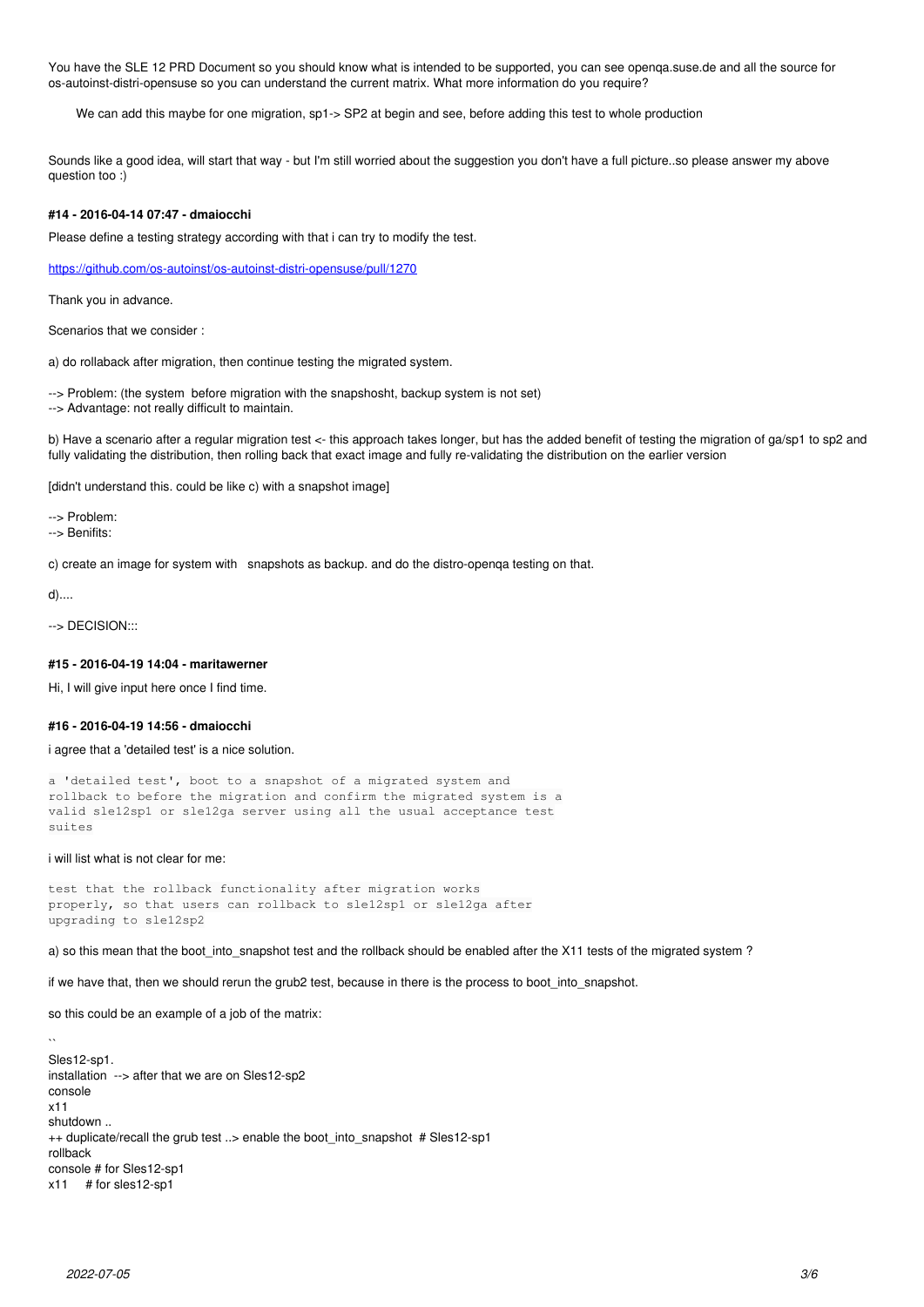obviously i chose sp1, but is only an example of the migration matrix.

b) or we do imagine that? Making images, job-groups, or?

 $\ddot{\phantom{0}}$ 

thx in advance.

### **#17 - 2016-04-19 15:00 - RBrownSUSE**

a) so this mean that the boot\_into\_snapshot test and the rollback should be enabled after the X11 tests of the migrated system ?

Yes, or have the 'rollback test' using a disk image of an already tested migrated system

```
so this could be an example of a job of the matrix:
Sles12-sp1.
installation --> after that we are on Sles12-sp2
console 
x11
shutdown ..
++ duplicate/recall the grub test ..> enable the boot_into_snapshot # Sles12-sp1
console # for Sles12-sp1
x11
```
Yes, but why are you thinking that through so detailed? the main.pm takes care of most of that for you, all we need is a test after the migration of a sle12sp2 machine to roll it back to sle12sp1 or ga and then run all the tests we'd normally run on sles

That's the task..make a test that rolls back a migrated system back to the version it had before it migrated...

b) or we do imagine that?

Do we imagine what?

### **#18 - 2016-04-19 15:52 - dmaiocchi**

This was a typo, from my side, sorry. b) or we do imagine that? --> or how do we imagine this task?

I'm thinking detailed now, for avoid implementations errors for the future. Like that i wrote the snapshot test thinking that i should be on the middle.

BTw, i was trying to test, or to load duplicate tests on the main.pm for a job, this is not working.

with simple test-cases. with functions:

only an example:

 $\ddot{\phantom{0}}$ 

unless (load\_applicationstests() || load\_slenkins\_tests()) { load\_rescuecd\_tests(); load\_consoletests(); load\_x11tests(); load\_consoletests(); load\_x11tests();  $\ddot{\phantom{0}}$ 

Can you double-check that? I'm not sure.

I would say that to make an image, is the better solution, and clean, but this would implicate more images to maintain, another test for each migration and so on.

Well we should take a decision on that, because if we take an image "rollbacked", then i have to code it different speaking from the logic itself , from the case that "we run all the test sequentially"

# **#19 - 2016-04-19 16:05 - RBrownSUSE**

only an example: unless (load\_applicationstests() || load\_slenkins\_tests()) { load rescuecd tests(); load\_consoletests();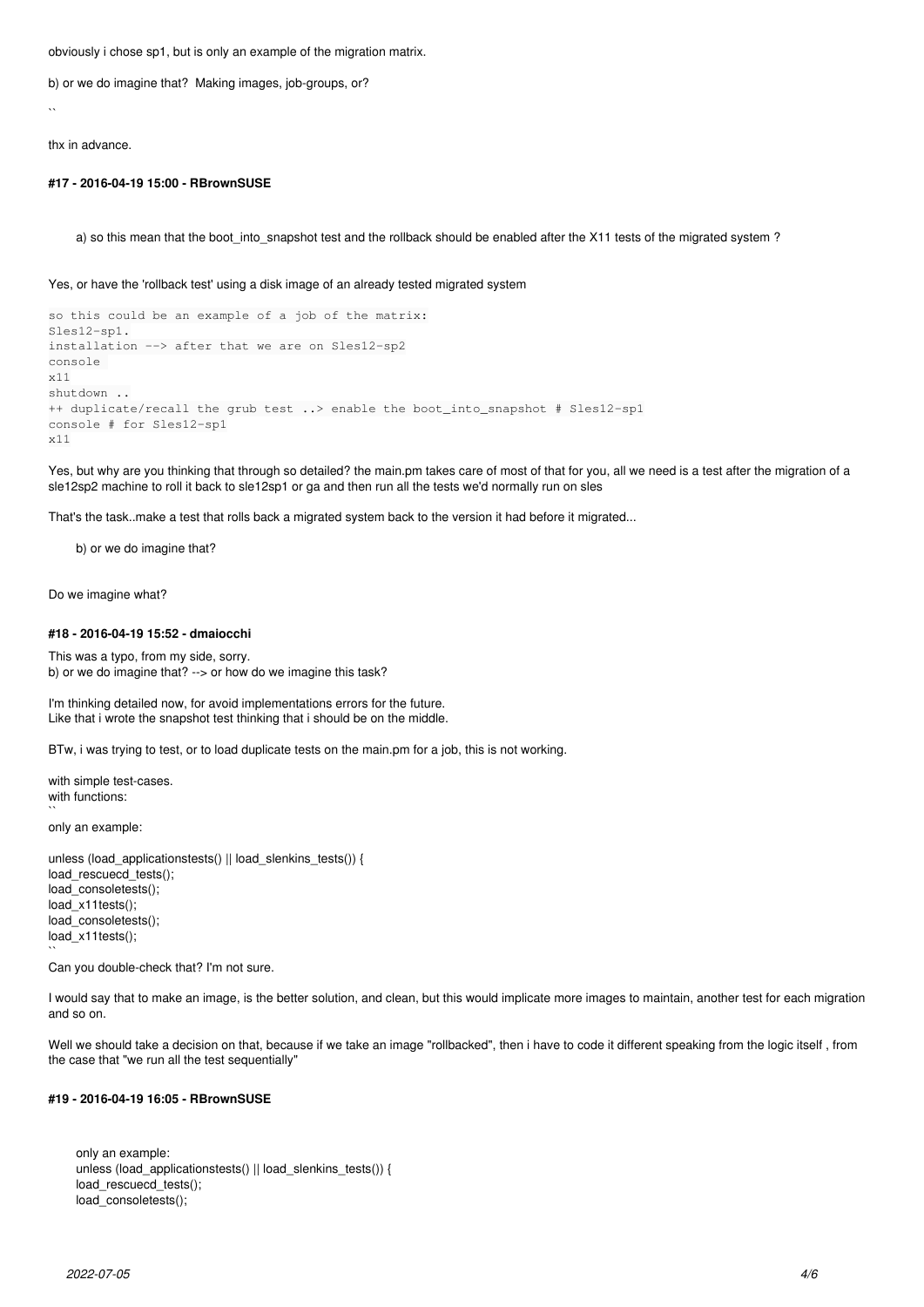load\_x11tests(); load\_consoletests(); load\_x11tests();

It's never a good idea to repeat the same test modules within the same scenario. The WebUI can never handle it, so you get a very incomplete picture.

We've worked around that in the past by symlinking some tests so you effectively have two test modules with two different names but the same code. But that does not scale for this situation

But, I do not think that is a problem because:

I would say that to make an image, is the better solution, and clean, but this would implicate more images to maintain, another test for each migration and so on.

I totally agree that creating images is a better solution

Images to maintain is not a problem - openQA takes care of that. We will just have it make the image as a result of each migration test. The Gru will tidy them up.

And the typical desire of 'run as much as possible in parallel' does not apply here - you cannot rollback until migration is completed. And if the migration doesn't complete the image will not be made, so the rollback test will automatically be cancelled.

#### **#20 - 2016-04-19 16:48 - dmaiocchi**

ok thx a lot of the feedback.

i want just summarize to get a clearly picture/testplan for me. (will be detailed, because i want to track the tasks/subtask of this task)

Admin side of openqa.suse.de:

- After the migration-job is done, make an image that contain the migrated systems (sles12-sp1-sp2-migration.qcow2 for example)
- Create a new job that we'll be called rollback-migration-12sp2-sp1, as example. ( this are multiples jobs)

From my side:

Testsing/code side:(sles12-sp1-sp2-migration.qcow2

- create new vars.json file to readapt workflow of test.. (installation is not needed with a (sles12-sp1-sp2-migration.qcow2qcow)
- create a gcow.

- readapt the main.pm to enable the run the grub/boot\_into\_snapshot test at the boot time of the qcow.

- rewrite the snaphost/snapper rollback test for this scenario.
- enable only this case the snapper\_rollback\_test
- make the console and x11 tests after.

### **#21 - 2016-04-20 16:31 - dmaiocchi**

- *Status changed from In Progress to Feedback*
- *% Done changed from 70 to 100*

# **#22 - 2016-05-09 19:16 - dmaiocchi**

According to latest results of production,

i see that the new needle match only in a few cases.

here for example, the name sles-sp1 cause that the string is moved to right, so the word "update" is truncated.

https://openga.suse.de/tests/382291/modules/grub\_test\_snapshot/steps/48

Open for suggestions about how we can fix that.

### **#23 - 2016-05-10 09:30 - RBrownSUSE**

Richards Rule #1 of Needling

"Make the Needle as small as it needs to be"

Make your needle smaller, so it works when truncated, just like we talked about last week..

#### **#24 - 2016-05-24 16:03 - okurz**